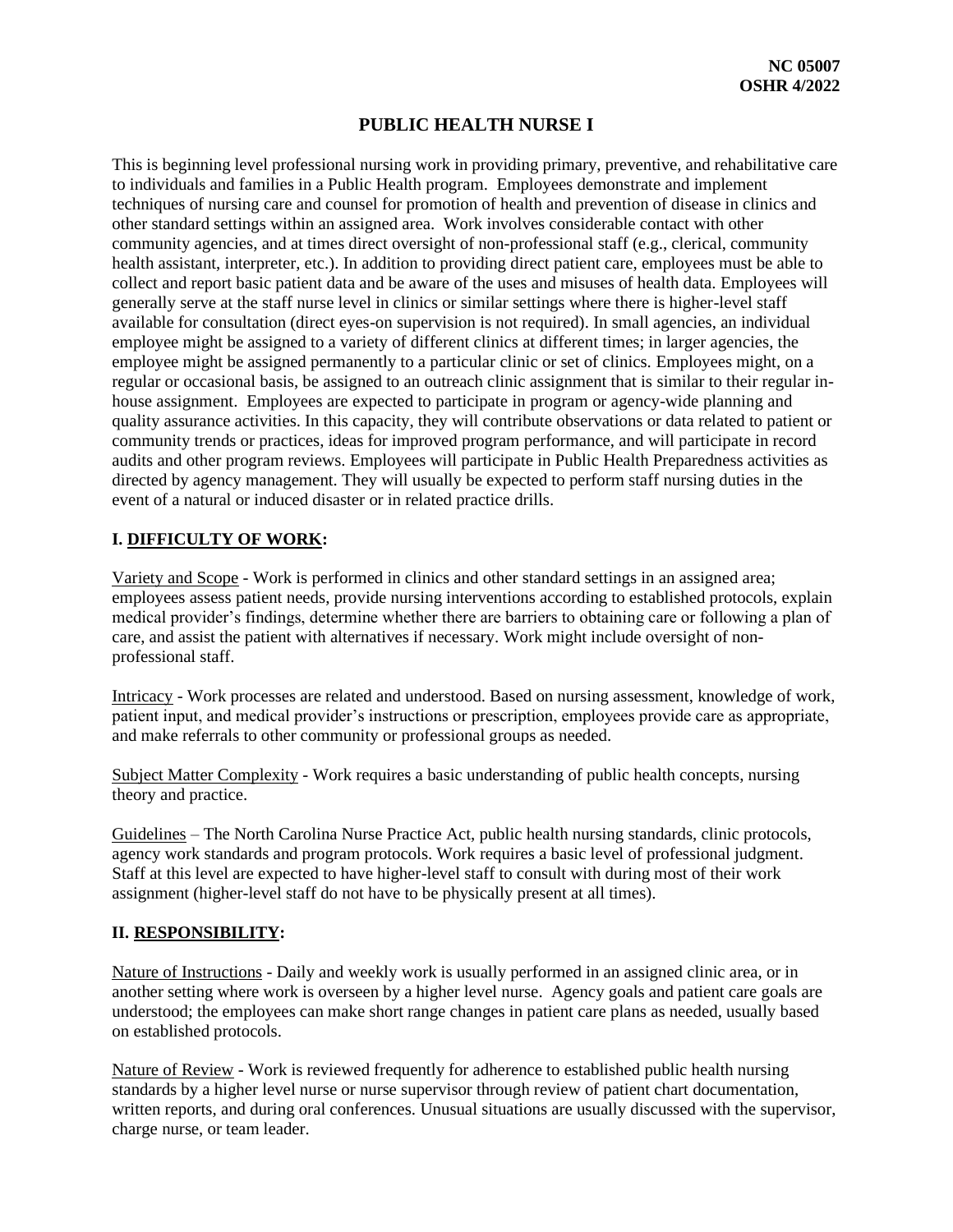Scope of Decisions - Employees' work and decision-making have a direct effect on the client population served.

Consequence of Decisions - Employees' work and decision-making could have a substantial impact on the client population served, because employees are often responsible for initial patient assessment and appropriate teaching. Employees may be responsible for overseeing the work of non-professional staff during clinic sessions.

### **III. INTERPERSONAL COMMUNICATIONS:**

Scope of Contacts - Employees have contact with a patient population in an assigned area which may not be familiar with public health standards and programs. Communication with patients must demonstrate sensitivity to the person's culture, economic challenges, and other vulnerabilities, and must also recognize each patient's strengths and abilities.

Nature and Purpose - Work requires that employees work in cooperation with the patient and other clinic staff to assess the patient's health status and needs that can be addressed in the clinic and assist in providing the services the patient needs to maintain or improve their health. Patient education and counseling are important components of this service delivery. The employee in this position must also be aware of health trends and practices that are pertinent to the population of patients served.

### **IV. OTHER WORK DEMANDS:**

Hazards - Employees will be generally stationed in clinics or similar settings. They might be exposed to bloodborne pathogens, infectious diseases, angry or disruptive patients

Work Conditions - These will vary according to the clinic setting. Clinics are often over-crowded and noisy.

# **V. RECRUITMENT STANDARDS:**

Knowledge, Skills, and Abilities - Basic knowledge of, and skill in, the application of nursing theory, principles, and techniques employed in the field of public health and related programs; understanding of best practices, safety standards, and therapeutic outcomes related to the specific area(s) of practice; working knowledge of current social and economic problems relating to public health, including health disparities; working knowledge of available resources and organizations; ability to deal tactfully with others and to exercise good judgment in appraising situations and making decisions; ability to work in partnership with patients and with other service providers to elicit needed information and to maintain effective working relationships; ability to accurately record services rendered and to interpret and explain records, reports and medical instructions; some ability to oversee the work of others; adequate computer skills to allow communication, patient record documentation, accessing information.

Minimum Education and Experience – Graduation from an accredited school of professional nursing.

Necessary Special Qualifications - A current license to practice as a Registered Nurse in North Carolina by the North Carolina Board of Nursing.

Administering the Class - Individuals employed in a local Health Department without a B.S. Degree which includes a Public Health Nursing rotation or a Master's in Public Health, will be required to complete the "Introduction to Principles and Practices of Public Health Nursing" course within one year of employment as a condition of continued employment in accordance with Health Services Commission Rule.